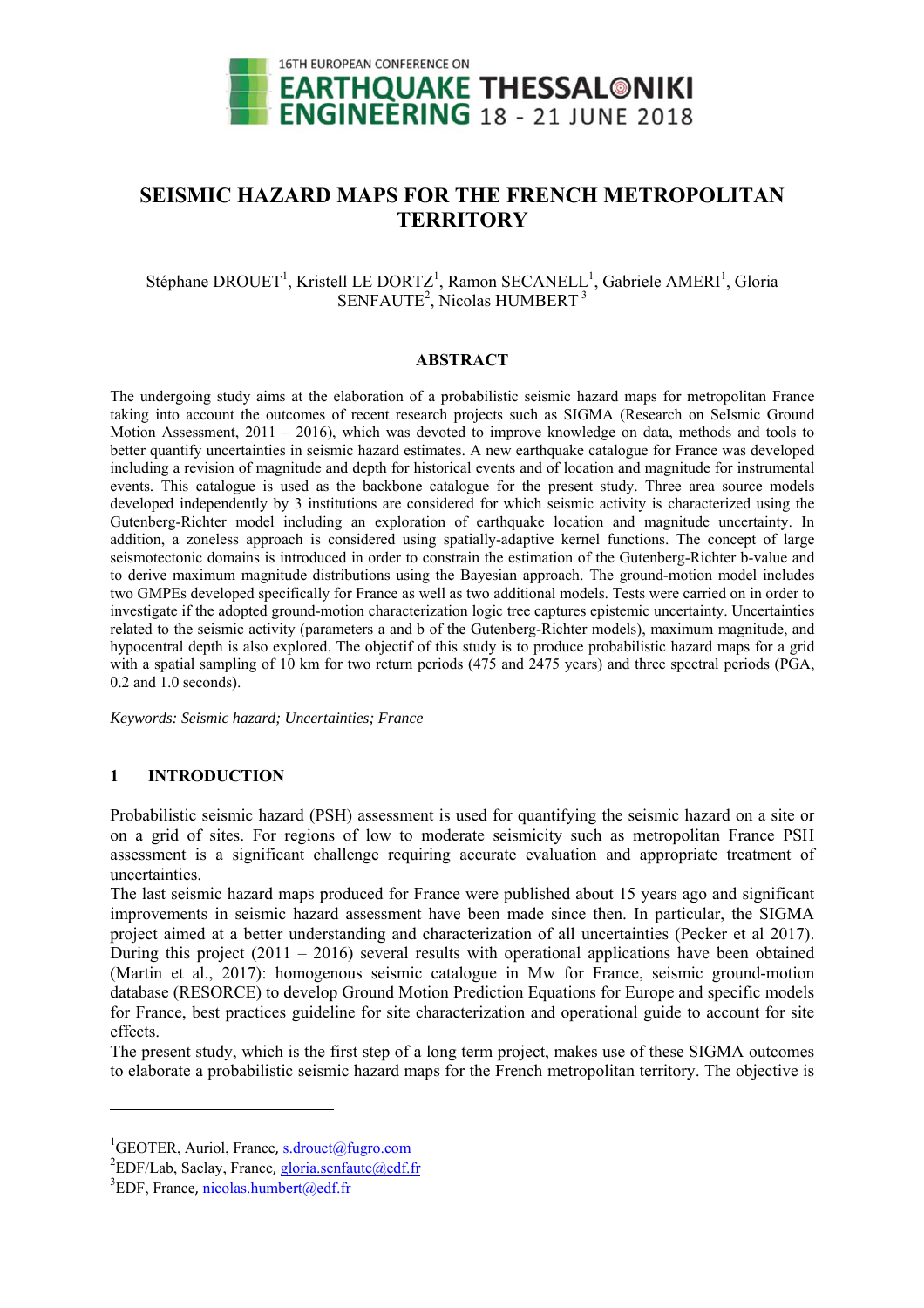to produce seismic hazard maps for 475 and 2475 years return period at 3 spectral periods (100 Hz  $\sim$ PGA, 5 Hz and 1 Hz).

# **2 EARTHQUAKE CATALOGUE**

#### *2.1 Catalogue compilation*

The earthquake catalogue is primarily based on the published catalogue FCAT-17 (Manchuel et al., 2017). This catalogue includes historical events from France with location based on SISFRANCE (http://www.sisfrance.net) with re-evaluated moment magnitudes and hypocentral depths (see Manchuel et al. 2017). The instrumental period is equivalent to the SiHex catalogue (Cara et al., 2015). The geographical extension of FCAT-17 is limited to a 20 km buffer around the French borders and coastlines and we extended it by including the SiHex events located outside the buffer (original SiHex catalogue and extension provided by the authors upon request) as well as the SHEEC catalogue (developed within the SHARE project,Woessner et al., 2015), in order to cover a 200 km buffer around the French borders and coastlines. Both SiHex and SHEEC catalogue provide moment magnitude. We also included a temporal extension for the years 2010-2016 using the LDG bulletins (http://www-dase.cea.fr). The characteristics of the source catalogues are given in Table 1.

| Table 1. Captions of tables; first letter capitalized, period at end, and centrally aligned. |           |                    |                                    |                    |
|----------------------------------------------------------------------------------------------|-----------|--------------------|------------------------------------|--------------------|
| Catalogue                                                                                    | Number of | <b>Time period</b> | <b>Magnitude range</b>             | <b>Hypocentral</b> |
|                                                                                              | events    |                    | (Mw)                               | depth range (km)   |
| $FCAT-17$                                                                                    | 41658     | 463-2009           | $0.4 - 6.7$ (M <sub>w</sub> )      | $0-126$            |
| <b>SHEEC</b>                                                                                 | 3003      | 1000-2006          | 1.7-6.6 $(M_w)$                    | $1 - 35$           |
| <b>SiHex</b>                                                                                 | 38027     | 1962-2009          | $0.6 - 6.0$ (M <sub>w</sub> )      | $0-126$            |
| SiHex extension                                                                              | 12581     | 1962-2009          | $0.9-5.6$ (M <sub>w</sub> )        | $0 - 63$           |
| LDG bulletins                                                                                | 27038     | 2010-2016          | $0.2 - 5.4$ (M <sub>L[LDG]</sub> ) | $0 - 77$           |

#### *2.2 Catalogue processing*

We first identified duplicate events searching for events located less than 10 km away from each other and with an origin time difference less than 60 s. In a second step a manual review of these events allowed us to identify multiple entries in the catalogue.



Figure 1. Time dependence of location uncertainty (left) (Blue dots: observed data from FACT-17; Red dots observed data from SHEEC; Black line: model derived from those data. Magnitude dependence of magnitude uncertainty (right). (Blue dots: observed data from SiHex; red line: model).

Location and magnitude uncertainty are not given for all the events of the catalogue. Since this information is used to compute Gutenberg-Richter models, we analyzed the reported location and magnitude uncertainties. In order to build simple models we analyzed variations with time and magnitude of the location and magnitude uncertainties. The analysis reveals that location uncertainty is primarily dependent on time while magnitude uncertainty is primarily dependent on magnitude. Figure 1 shows these dependencies and the models used in order to assign location and magnitude uncertainty to events for which those parameters are not reported.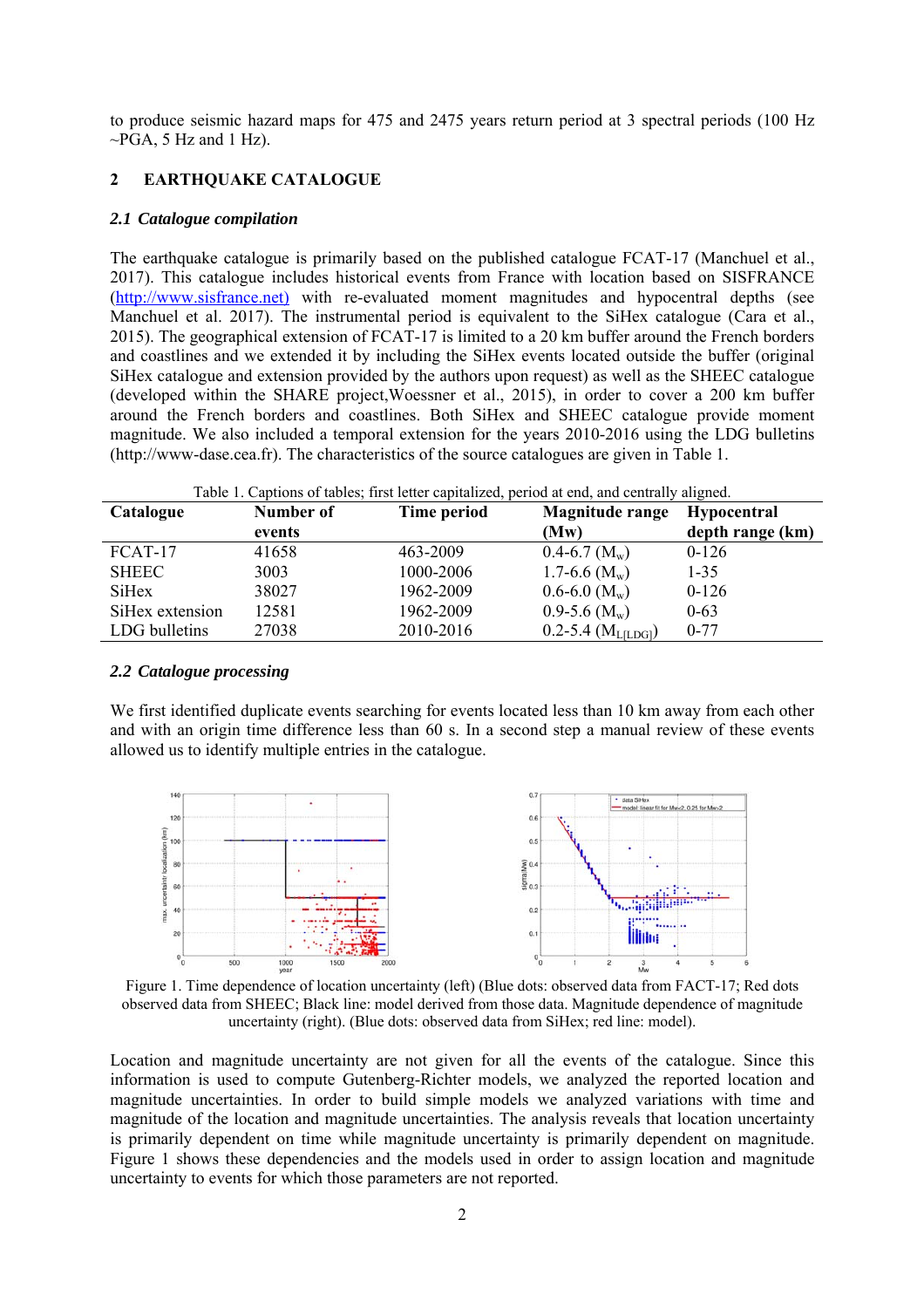For the period 2010-2016, the reported magnitude for the events is the local magnitude from the LDG. We first searched the moment tensor inversion databases of Betrand Delouis (https://geoazur.oca.eu/spip.php?rubrique59) and of the Swiss Seismological Service. We identified about 50 events with a direct Mw estimation. For the other events we used the conversion scheme proposed by Cara et al. (2015) for the SiHex catalogue:

$$
M_{w} = \begin{cases} 0.45 + 0.664 \times M_{L(LDG)} \text{ if } M_{L(LDG)} < 3.1\\ M_{L(LDG)} - 0.6 \text{ if } M_{L(LDG)} \geq 3.1 \end{cases} \tag{1}
$$

The final catalogue for the PSHA calculations includes finally 82778 events, covering the period 463- 2016 with moment magnitudes between 0.5 and 6.7. It covers the region with latitudes between 39°N and 53.5°N and longitudes between 7°W and 11°E.

### *2.3 Completeness analysis*

We performed a regional completeness analysis separating the offshore regions (Atlantic and Mediterranean), continental France, and mountainous regions. Intuitively, the potential to detect events in those regions is different. We also included a separate domain for the continental Europe outside France since the final catalogue for these areas is less robust than for continental France. Both the SHEEC and the SiHex catalogues which dominate these regions include less small events than the other catalogues.



Figure 3. Examples of completeness analysis for the mountainous domain for the 2.5-3.0 (left) and the 3.0-3.5 (right) magnitude bins. The cumulative number of earthquakes is shown (red dots), as well as the standard deviation of the inter-event time (dashed black lines), and the completeness best estimate and upper and lower limits (dashed green lines).

To de determine the periods of completeness we used the "slope method" based on the cumulative number of events along time, and the Hakimhashemi & Grünthal (2012) method based on the standard deviation of the inter-event time. The analysis is done for each domain and magnitude bins of 0.5 magnitude unit width (Figure 3). We looked for a break of slope in the cumulative number of events, together with a stable standard deviation of the inter-event time. We also imposed an increasing completeness with time. For each magnitude bin we determined a completeness best estimate as well as lower and upper bounds.

#### *2.4 Declustering*

We used the Gardner & Knopoff (1974) algorithm together with the space and time windows of Burkhard & Grünthal (2009). Note that the time windows are different for foreshocks and aftershocks. About half of the entries in the catalogue are identified as either aftershocks or foreshocks.

#### **3 SSC MODEL**

#### *3.1 Area source models*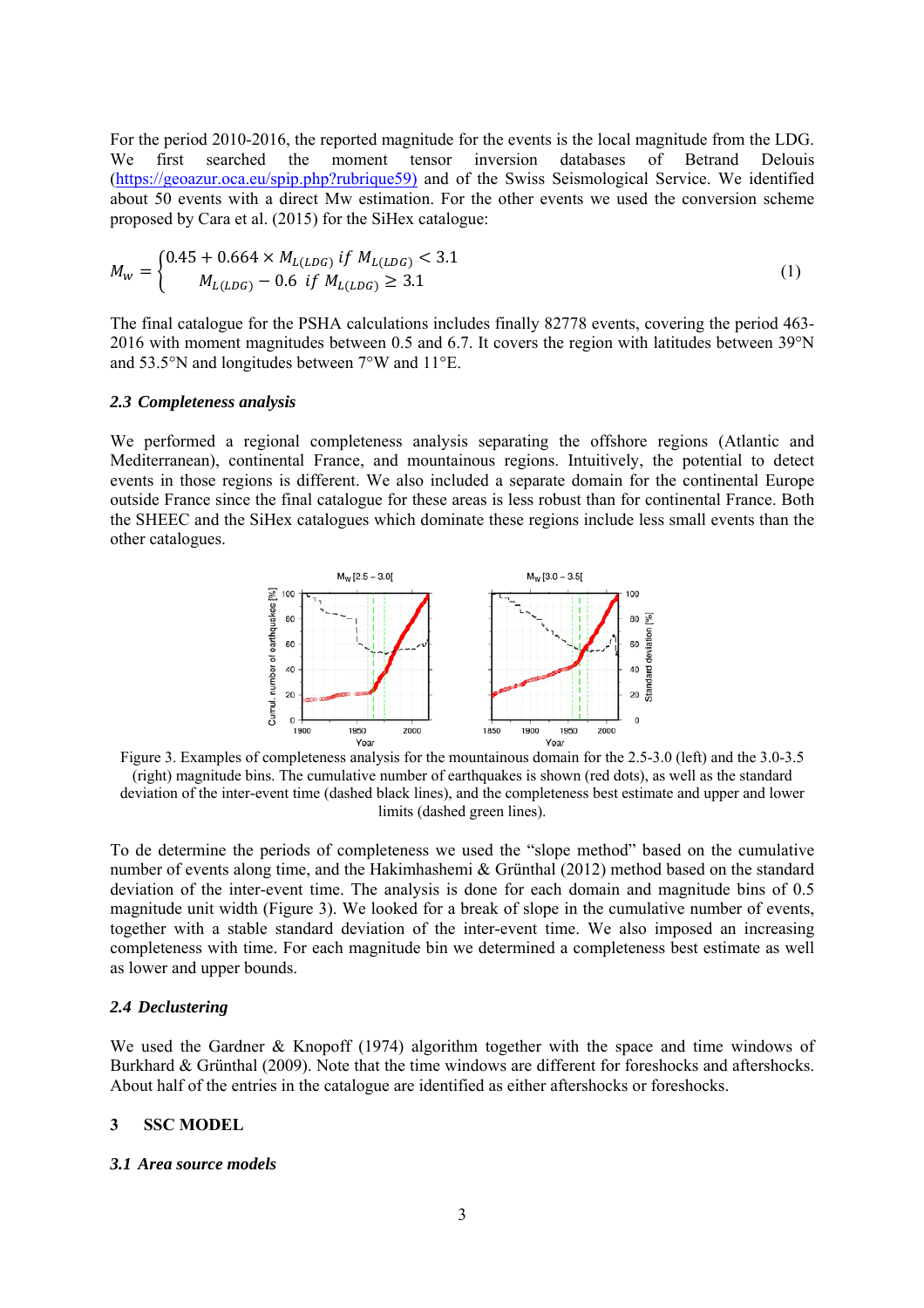Within regions of moderate seismic activity such as France, seismicity is usually diffuse and it is difficult to establish a relationship between epicenters and faults. Definition of seismic sources is based on regional subdivisions, covering areas of greater or lesser extent. The objective is to individualize crustal units of homogeneous seismogenic characteristics, following criteria related to static and dynamic state of the seismogenic crust (geometry and kinematic of tectonic structures, distribution of seismic activity, stress field...).

A seismotectonic analysis is conducted based on of geological, structural, geophysical, neotectonic and seismological data. This analysis allows the identification of the recent and existing deformation zones related to the current stress field, and to apprehend the deformation mechanisms associated with deep structures.



Figure 4. Area source model GTR 2017 and large activity domains.

The considered static and structural parameters are: (1) Moho isobaths, (2) gravimetric and magnetic data, (3) mapping of inherited structures (especially Variscan structures), (4) isopachs maps and Mesozoic sedimentary cover structuration within sedimentary basins, including the location of Triassic salt deposits, and (5) tertiary orogeny tectonic including Pyrenees, Alps and their surroundings.

The identification of seismotectonic units and definition of their boundary generally results from long discussions between specialists and draws from different disciplines to interpret the geological, seismological, geophysical and geodesic measurements and observations. This is why opinions may diverge on the definition of zones or the adoption of one or another model. In order to consider epistemic uncertainties related to the source zones delineation, it is common practice to consider several seismotectonic models in the logic tree. The epistemic uncertainty (i.e. the uncertainty associated with the modelling process) should be adequately assessed, to capture the full range of hypotheses regarding the characterization of the seismic sources and the frequencies of the earthquakes. For the present study, three area source models are considered: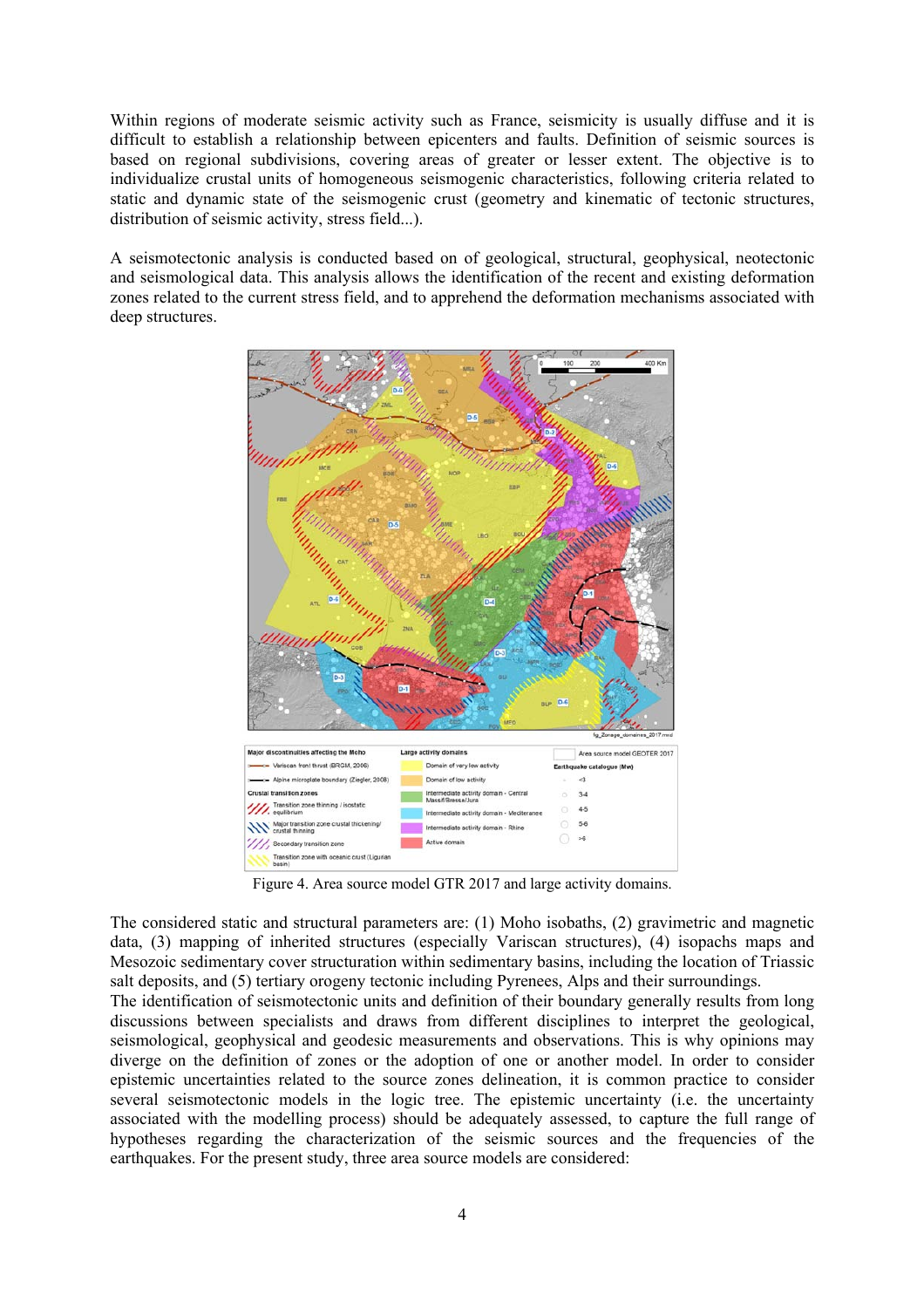- IRSN seismotectonic model published by Baize et al. (2013). Derived from the deterministic zonation published by Berge-Thierry et al. (2004), this model takes into account the most recent data regarding deep and shallow geology, as well as those related to tectonic and seismotectonic activity;
- GEOTER seismotectonic model which is regularly improved for PSHA studies in France by integration of the results of most recent research (Figure 4);
- EDF seismotectonic model (2017). This model corresponds to an update of the previous model developed as part of past seismic hazard assessments studies conducted for nuclear power plants by the EDF engineering centers.

### *3.2 Characterization of seismic activity*

#### *3.2.1 Gutenberg-Richter models*

The computation of seismic activity rates is based on the Gutenberg-Richter model which can be written as:

 $N = 10^{a-b \times M}$  (2)

where N is the number of events with magnitude larger than or equal to M. Or in its truncated form:

$$
N = 10^{a} \frac{e^{-bx\ln(10) \times M} - e^{-bx\ln(10) \times M_{\text{max}}}}{1 - e^{-bx\ln(10) \times M_{\text{max}}}}
$$
(3)

The method to determine the coefficients a and b of the model is based on the EPRI (2012) method which is an updated and improved version of the Weichert (1980) method. In particular, the method allows:

- The consideration of non-uniform magnitude bins;
- The use of regionally varying completeness periods;
- The introduction of a prior on the slope of the GR model (b-value);
- The propagation of uncertainties on earthquake location, magnitude and completeness periods through the use of synthetic catalogues.

A uniform distribution is used to propagate the uncertainty on completeness, while Gaussian distributions are used for location and magnitude uncertainty. The Gaussians are truncated at 3 sigmas for magnitude and 1 sigma for location uncertainty in order to avoid events occurring hundreds of kilometers away from their original locations.

Note that magnitude uncertainty can lead to bias in the estimation of the activity rates (Tinti & Mulargia, 1985; EPRI, 2012). Tinti & Mulargia, (1985) and EPRI (2012) proposed corrections of this bias based on adjustment of the computed recurrence rate by the exponential of the variance. The Tinti & Mulargia (1985) approach considers a constant magnitude uncertainty while the EPRI (2012) allows taking into account the specific uncertainty for each event of the catalog. EPRI (2012) also shows that this bias may potentially be inverted when the magnitudes included in the catalogue are not direct measures but converted from intensity or other magnitude scales. To solve this issue properly and apply a robust correction to the computed activity rates, the original direct measure and the eventual conversion scheme as well as associated uncertainties for each magnitude entry in the catalogue must be known. This has not been done in this study but will be considered in future updates.

The GR models are computed in two-steps. First we estimate a model for each of the six large domains defined at national level (Figure 4), using a prior on the b-value (slope of the GR model) equal to 1.0. These models are based on large catalogues (i.e. the domains cover wide geographical areas) and we expect stable estimates of the parameters a and b of the Gutenberg-Richter models. Then in a second step, GR models are computed for each area source using a prior value on the slope (b-value) equal to the b-value of the domain to which the zone belongs. Note that the correlation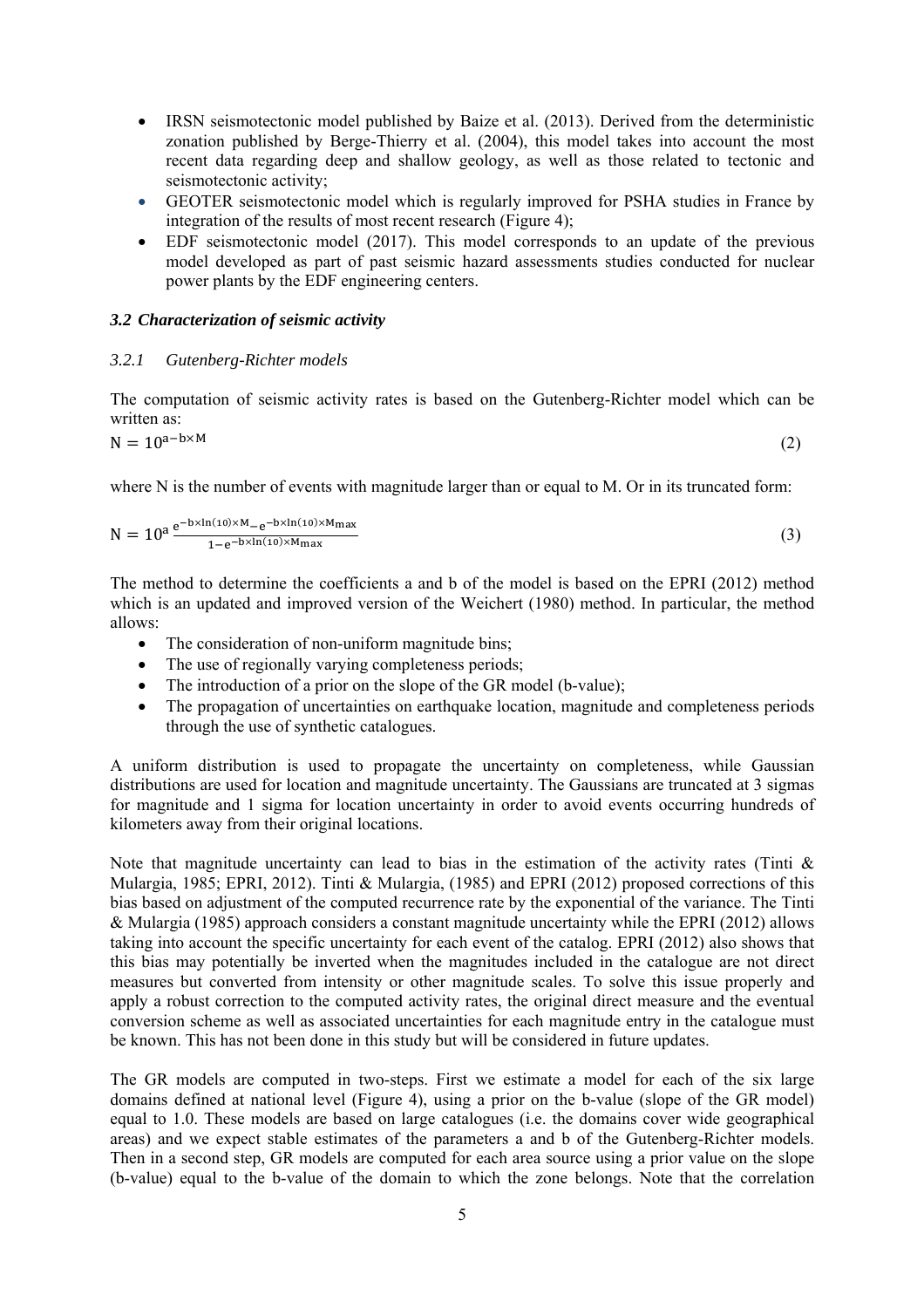between a and b is also computed. Figure 5 shows an example of GR fit to the domain D1 (high activity regions in France).



Figure 5. Summary plot of the GR analysis for domain D1. Seismic activity rates data and models are shown in the left panel (raw data: red squares; synthetic data after Monte Carlo: blue circles; raw GR model: dashed red line; individual fits and median of the GR using synthetic catalogues: grey and dashed black lines; reference level for SCR from Johnston et al., 1994: dashed purple line). The geographical extension of the area investigated and the earthquake catalogue are shown in the middle panel. The left panel shows the correlation between the a- and b-values (reduced centered variables).

#### *3.2.2 Maximum magnitude*

The definition of the maximum magnitude (Mmax) is based on a Bayesian approach (EPRI, 1994) considering large domain of recent deformation. The essence of the Bayesian approach is the development of a prior distribution of Mmax based on the statistical analysis of a catalogue of earthquakes that occurred within tectonically analogous regions. The prior distribution is then updated using a likelihood function that is based on the number and size of earthquakes that occur within the seismic zone of interest. Several prior distributions for Mmax are available (EPRI, 2012), including priors tailored for the application to the French context (Ameri et al., 2015).



Figure 6. Maximum magnitude distributions (blue: prior; black: posterior) for the 6 large domains.

The method is applied to each large domain presented in Figure 4. The priors Mmax distribution are truncated in the lower and upper tails as follows. The lower bounds of the prior Mmax distributions are truncated at Mw=5.5 for all domains because we consider that even in stable regions, we do not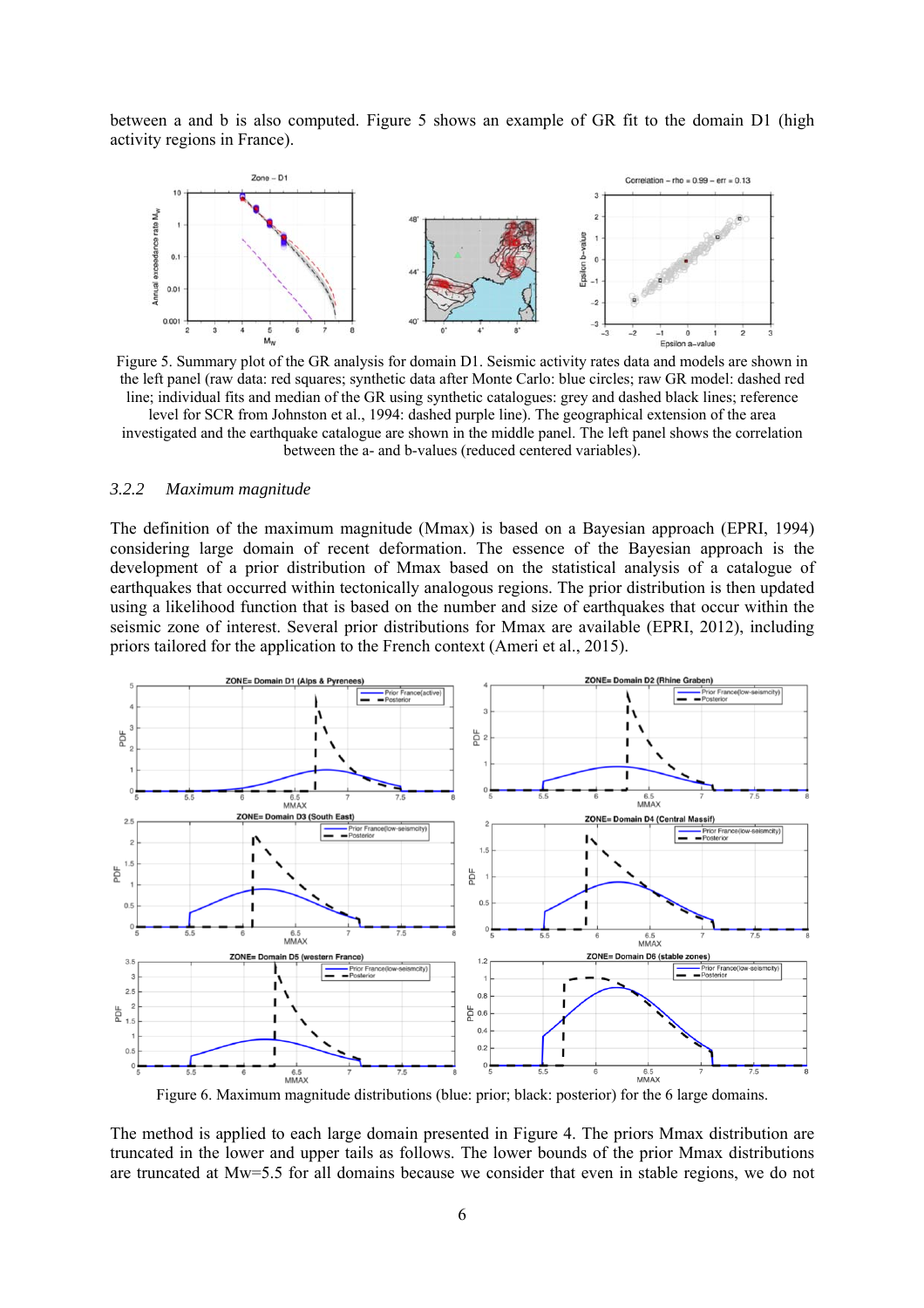have the appropriate data and geological arguments to exclude the occurrence of magnitude below Mw 5.5. The upper bounds are truncated at Mw=7.5 for the active domain and 7.1 for the others. The prior and posterior Mmax distributions are shown for each domain in Figure 6.

The choice of a single Mmax model is based on a sensitivity analysis that has been performed and showed little impact of the Mmax model on the hazard results at the targeted return periods (475 and 2475 years) .

# *3.3 Zoneless models*

As an alternative to the area source models, the zoneless approach can be used to model seismic activity in the region of interest. The method relies on the seismic catalogue. For each event, a kernel function is used, which is a kind of spatial probability density function, and the summation of these kernels allows us to estimate the activity rates for a grid of points.



Figure 7. Map of the a-value per million squared kilometers computed with the zoneless model and a minimum magnitude of 3.0 (left). Map of the number of events of magnitude  $\geq 6.0$  per year computed using the zoneless model and a minimum magnitude of 3.0. The declustered catalogue filtered by completeness is also shown (grey circles), as well as the contours of the large seismotectonic domains (white lines).

A preliminary sensitivity analysis was carried on in order to test two algorithms to build the kernel functions, one called "adaptive" which uses the distance to a given number of closest events to define the kernel (Helmstetter & Werner, 2012), and another called "fixed" which defines a fixed kernel, the shape of which depends on magnitude only (similar to Woo, 1996 or Frankel, 1996). The sensitivity analysis showed that the parameterization of the kernels (number of closest events for the adaptive kernels or width of the kernel for the fixed ones) has little impact on the estimation of the activity rates. The minimum magnitude used to compute the kernels was also tested and the results also showed little impact. This led us to use a single smoothed seismicity model in the analysis.

The selected model is the adaptive kernel using the 10 closest events with a minimum magnitude of 3.0. The activity rates are estimated using a penalized maximum likelihood method using a prior bvalue equal to those computed for the large seismotectonic domains. Note that strict boundary conditions are imposed meaning that the kernels cannot cross the domains boundaries. The regional completeness periods are also taken into account. Figure 7 shows the computed activity rates (a-values per million  $km^2$ ) and the map of the expected annual number of events with magnitude  $\geq 6.0$  predicted by the smoothed seismicity model. As a result of higher a-values and lower b-values in the most seismically active regions of France, the expected number of large magnitude events is much larger in those regions than in the more stable ones, which is clearly apparent in the figure.

We also compared the activity rates computed using the area source models and the zoneless approach. Figure 8 shows such a comparison for Grenoble.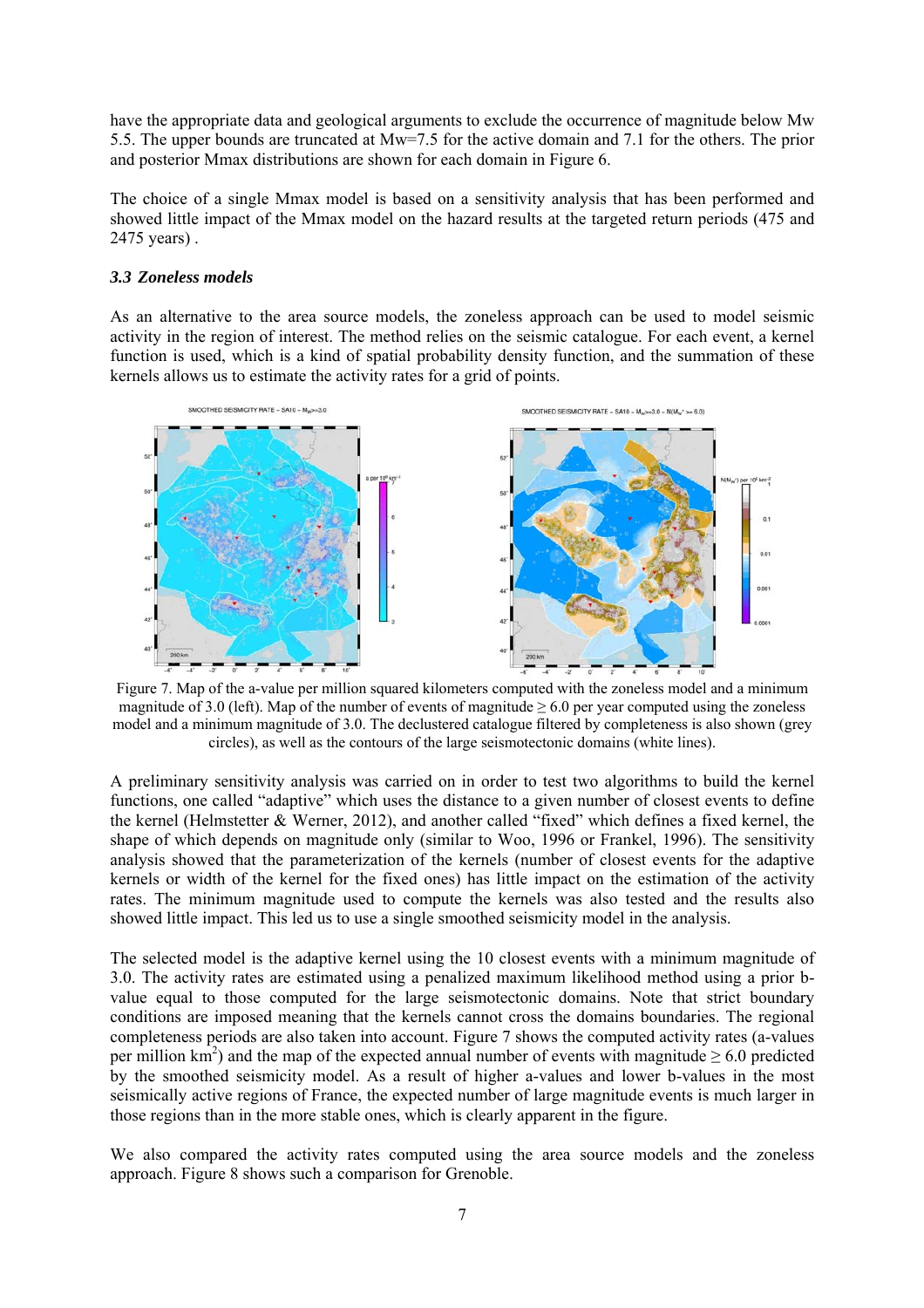

Figure 8. Comparison of the computed activity rates using the zoneless approach and the area source models for Grenoble (squares: observed activity rates using the different area source models; lines: seismic activity models).

# **4 GMC MODEL**

### *4.1 Selection of GMPEs*

The characterization of the ground motion in metropolitan France is clearly a major challenge. Metropolitan France is characterized by a low-to-moderate seismicity and consequently the available strong-motion records are very limited in the magnitude/distance range of interest for seismic hazard assessment. As a result, seismic hazard assessment in France is typically performed using GMPEs derived from data collected in other regions. A common approach to build a GMC model for PSHA (see Delavaud et al., 2012) consists in several steps:

- Pre-selection of GMPEs applicable for the target seismotectonic context;
- Critical review of the selected GMPEs through expert judgment (validity range of the modeling parameters, compatibility with the requirements of the PSHA calculation…);
- Comparison with observed strong-ground motion and ranking based on the results.

In this study, we made the assumption that GMPEs for active regions are the most relevant for the French context. We note, however, that in the SHARE project a mixture of GMPEs for active and stable regions have been used for central and western France. This approach would require adjustments between GMPEs especially in terms of site condition characteristics which would lead to an increase of the GMPEs standard deviations. Moreover, most of the GMPEs for SCR regions are developed for Eastern US which region is characterized by peculiar attenuation of ground-motion with distance (Bakun & McGarr, 2002).

Beauval et al. (2012) tested a number of these GMPEs against French strong-motion records and found that the best-fitting models over the whole frequency range are the Cauzzi and Faccioli (2008), Akkar and Bommer (2010), and Abrahamson and Silva (2008) models. However, these models are now superseded by more recent versions based on updated and augmented databases and functional forms.

Within the SIGMA project, a major outcome was the release of the RESORCE database (http://www.resorce-portal.eu/) that contains records for the Pan-European region, aiming at the testing and development of new GMPEs. Based on RESORCE, several new models have been produced (see Douglas et al., 2014). However, although being based on European data these GMPEs do not consider French records in their datasets. For this reason,, two GMPEs have been developed focusing on the use of French data: the empirical model by Ameri (2014) and the stochastic model by Drouet and Cotton (2015).

The pre-selected models in the present study include the Pan-European models based on RESORCE, the NGA-West2 set of GMPEs (Bozorgnia et al., 2014) as well as the Cauzzi et al. (2015) and Drouet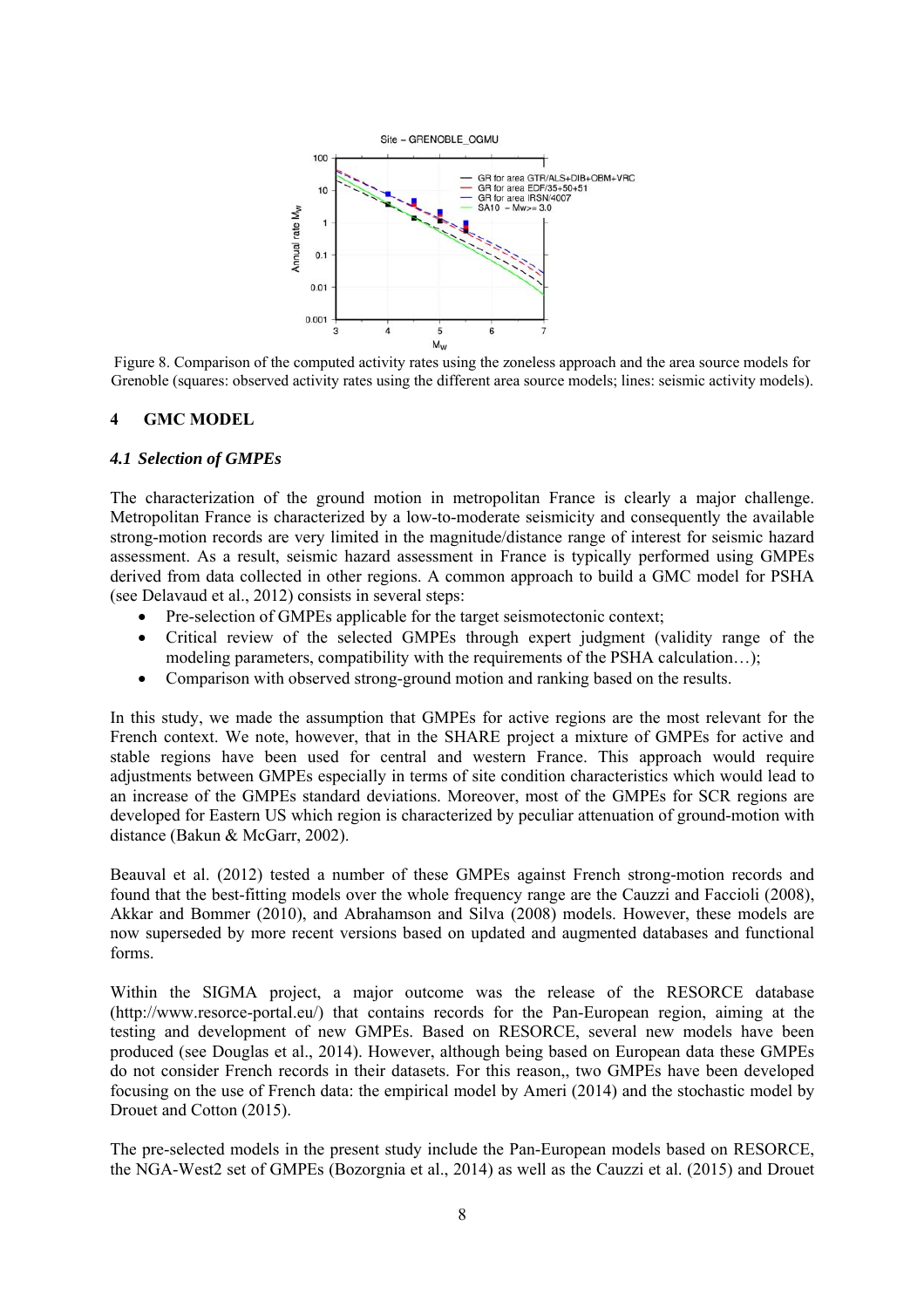& Cotton GMPEs. Based on the testing results by Beauval et al. (2012) and on our own critical review of the GMPEs, the final set of GMPEs is:

- Ameri (2014) (generic/RJB)
- Abrahamson et al., (2014)
- Cauzzi et al. (2015) (variable reference vS30 option)
- Drouet and Cotton (2015) (RRUP)

### *4.2 Exploring proximity of GMPEs*

The goal of the GMC logic tree is to capture the center, body and range of the technically defensible interpretations of ground motion models, representing the epistemic uncertainties in the GMC for the target site. Ideally these models would be mutually exclusive and collectively exhaustive (MECE). The challenge in building such a GMC logic tree is that many GMPEs could be proposed, but we are not sure that the selected models sample the ground-motion space adequately. For example, there may be redundant models; i.e. GMPEs that provide similar ground motions because they are based on the same data and models. These models artificially reduce the epistemic uncertainties. On the other hand, there may be missing models; i.e. models that are missing simply because we have not yet observed certain types of ground motions. In this framework, it is important to visualize the ground motions space that we would like our GMPEs set to cover.

We used several tools in order to explore the proximity of the selected GMPEs with respect to the full set of pre-selected GMPEs. We draw trellis plots to visualize the differences in distance and magnitude scaling, in spectral shapes and standard deviations. We also created Sammon's maps (see Scherbaum et al., 2010 for application of Sammon's maps to GMPEs visualization) which allow a visual comparison of ground-motions from various combinations of predictive parameters (M, R…) in single plots. Figure 9 presents an example of Sammon's map for 0.2 s spectral period showing that the selected GMPEs cover a large portion of the space delimited by the full set of pre-selected GMPEs. In addition, we also computed the hazard for a single SSC models using the selected GMPEs and the full set of GMPEs and compared the mean, maximum and minimum uniform hazard spectra (UHS) for both GMC models. All these tests allowed us to verify that the selected GMC model reasonably covers the center, body and range of the ground-motion distribution predicted by the full set of pre-selected GMPEs.



Figure 9. Sammon's map for 0.2 s spectral periods. Ground-motions predicted by the different GMPEs (grey triangles: all pre-selected GMPEs; colored circles: GMPEs selected for PSHA) have been computed for magnitudes between 4.5 and 65. and distances between 1 and 50 km (which are the scenarios that most contribute to hazard in low-to-moderate seismicity regions) and  $V_{\rm S30}=800$  m/s. The black star represents the mean of all the GMPEs.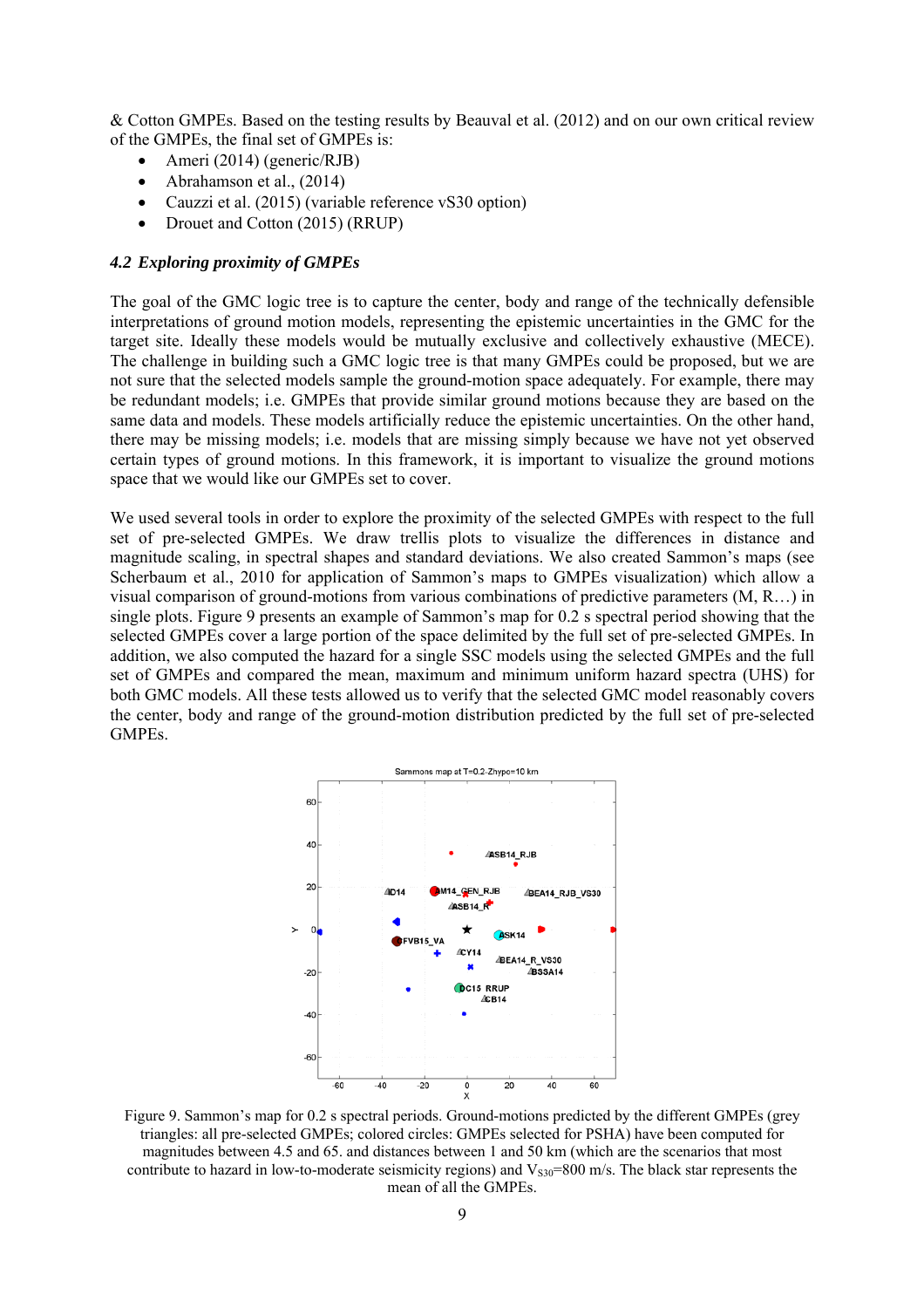# **5 PSHA RESULTS**

## *5.1 Logic-tree and Computation settings*

The logic-tree used to compute PSHA includes 2 types of source models: 3 area sources and 1 zoneless model. The zoneless model is assigned a weight equal to 1/3 since at the target low return periods (475 and 2475 years) it is likely a good representation of future source distributions. The remaining 2/3 are equally distributed between the 3 area source models. The 4 GMPEs are equally weighted. We also propagated aleatory uncertainty related to depth distribution and virtual fault orientation. In addition, epistemic uncertainty on the seismic activity parameters and maximum magnitude is also propagated using Monte-Carlo sampling (100 samples). Gaussian distributions truncated at 3 sigmas are used for the seismic activity parameters and the distributions computed with the Bayesian method are used for Mmax.

The hazard is computed for 3 spectral periods PGA (100 Hz), 5 and 1 Hz. A grid of points with a mesh of 10 km is used. Standard rock site conditions with  $V_{s30}=800$  m/s are considered. Finally, the minimum magnitude considered in PSHA calculations is Mw=4.5. In order to run the PSHA calculations we used the Geoter in-house software SHAToolbox.

#### *5.2 Seismic hazard maps*

Figure 10 presents the hazard map computed for the mean PGA at 475 years return period. As expected the higher hazard is obtained in the Alps and the Pyrenees. The Paris and Aquitan Basins as well as most of central France present a low hazard level. The Armorican region to the West is characterized by an intermediate hazard level.



Figure 10. Hazard map for mean PGA at 475 years return period.

## **6 CONCLUSIONS**

The probabilistic seismic hazard maps for the French territory presented in the present study aimed at integrating relevant scientific progress made in the last 15 years and in particular in the SIGMA project and compile the state of the art of PSHA in Europe and worldwide. The major scientific progress integrated were: the use of a new homogenous earthquake catalogue in Mw including instrumental and historical seismicity; the assessment of the maximum earthquake magnitude by applying a Bayesian approach adapted to the French context; the set of GMPEs used in the GMC logic tree was selected based on the most recent scientific progress; the SSC logic tree was improved by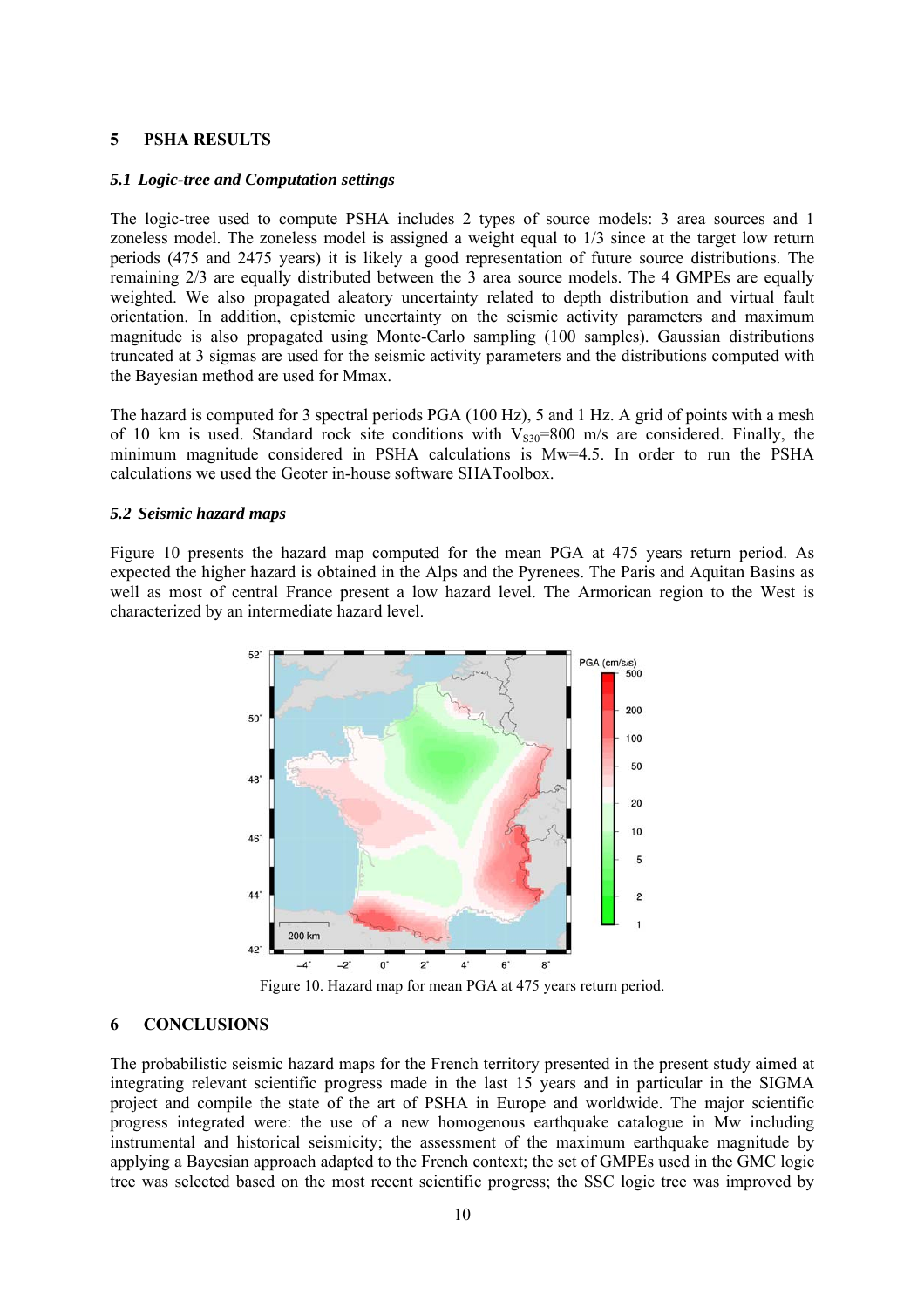considering recent progress in the PSHA practice and recent scientific publications.

The logic-tree includes 3 area source models as well as 1 zoneless model for the SSC, and 4 GMPEs for the GMC. Aleatory uncertainty on hypocentral depth and orientation of virtual faults are propagated in the hazard integral and epistemic uncertainty on seismic activity parameters and maximum magnitude is also included in the logic-tree. The seismic hazard maps are computed for the mean and median values at 3 spectral periods (1, 5 and 100 Hz) and 2 return periods (475 and 2475 years).

The results indicate that the hazard levels are lower than computed with the SHARE PSHA model (Woessner et al. 2015). The preliminary comparisons with recent PSHA models for Switzerland, Italy and Spain indicate a good agreement. Quantitative comparisons with these models are in progress.

The present study constitutes a first step of a long term project aiming at a continued improvement of the hazard model. In particular, sensitivity analysis on the application of the Bayesian updating methodology of the PSHA model have been performed, with the objective of updating the weights of the different branches of the logic-tree using a data-driven method. In parallel, the pseudo non-ergodic approach has been tested in order to assess its impact on hazard assessment at rock sites in France. As mentioned above, the seismic activity rates will also be reassessed trying to identify and correct any bias which may be linked with magnitude uncertainty.

# **7 ACKNOWLEDGMENTS**

The authors would like to thank all of those who contributed significantly to the preparation of the paper. In particular, fruitful discussions with Emmanuel VIALLET, Christophe DUROUCHOUX, Paola TRAVERSA, and Pierre LABBE helped to improve the study.

# **8 REFERENCES**

Abrahamson N., Silva W.J. (2008). Summary of the Abrahamson & Silva NGA ground-motion relations, *Earthquake Spectra* 24, 67-97

Abrahamson N. Silva W.J., Kamai R. (2014). Summary of the ASK14 Ground-Motion Relation for Active Crustal Regions. *Earthquake Spectra* 30 (3), p. 1025-1055

Akkar, S., Bommer, J.J. (2010). Empirical equations for the prediction of pga, pgv and spectral accelerations in europe, the mediterranean region and the middle east. S*eismological research letters*, 81, 2, 195-206

Ameri G. (2014). Empirical Ground Motion Model adapted to the French context. Deliverable SIGMA: SIGMA-2014-D2-131

Ameri G., Baumont D., Gomes C., Le Dortz K., Le Goff B., Martin C., Secanell R. (2015). On the choice of maximum earthquake magnitude for seismic hazard assessment in metropolitan France – insight from the Bayesian approach. *9ème Colloque National AFPS 2015*, 30 novembre-2 décembre 2015, IFSTTAR.

Baize S., Cushing E. M., Lemeille F. and Jomard H. (2013). Updated seismotectonic zoning scheme of Metropolitan France, with reference to geologic and seismotectonic data. Bulletin de la Société Géologique de France 184, n° 3, p. 225-259

Bakun W. H., McGarr A. (2002). Differences in attenuation among the stable continental regions. *Geophysical Research Letters*, vol. 29, no. 23, 2121, doi:10.1029/2002GL015457.

Beauval C., Tasan H., Laurendeau A., Delavaud E., Cotton F., Guéguen P., Kuehn N. (2012). On the testing of ground-motion prediction equations against small-magnitude data. *Bulletin of the Seismological Society of America*, 102 (5), 1994-2007

Berge-Thierry C., Cushing E., Scotti O. and Bonilla F. (2004). Determination of the seismic input in France for the nuclear power plants safety : Regulatory context, hypothesis and uncertainties treatment. Proceedings of the CSNI Workshop on Seismic Input Motions, incorporating Recent Geological Studies, Tsukuba, Japan, 15-17 November, 14 p.